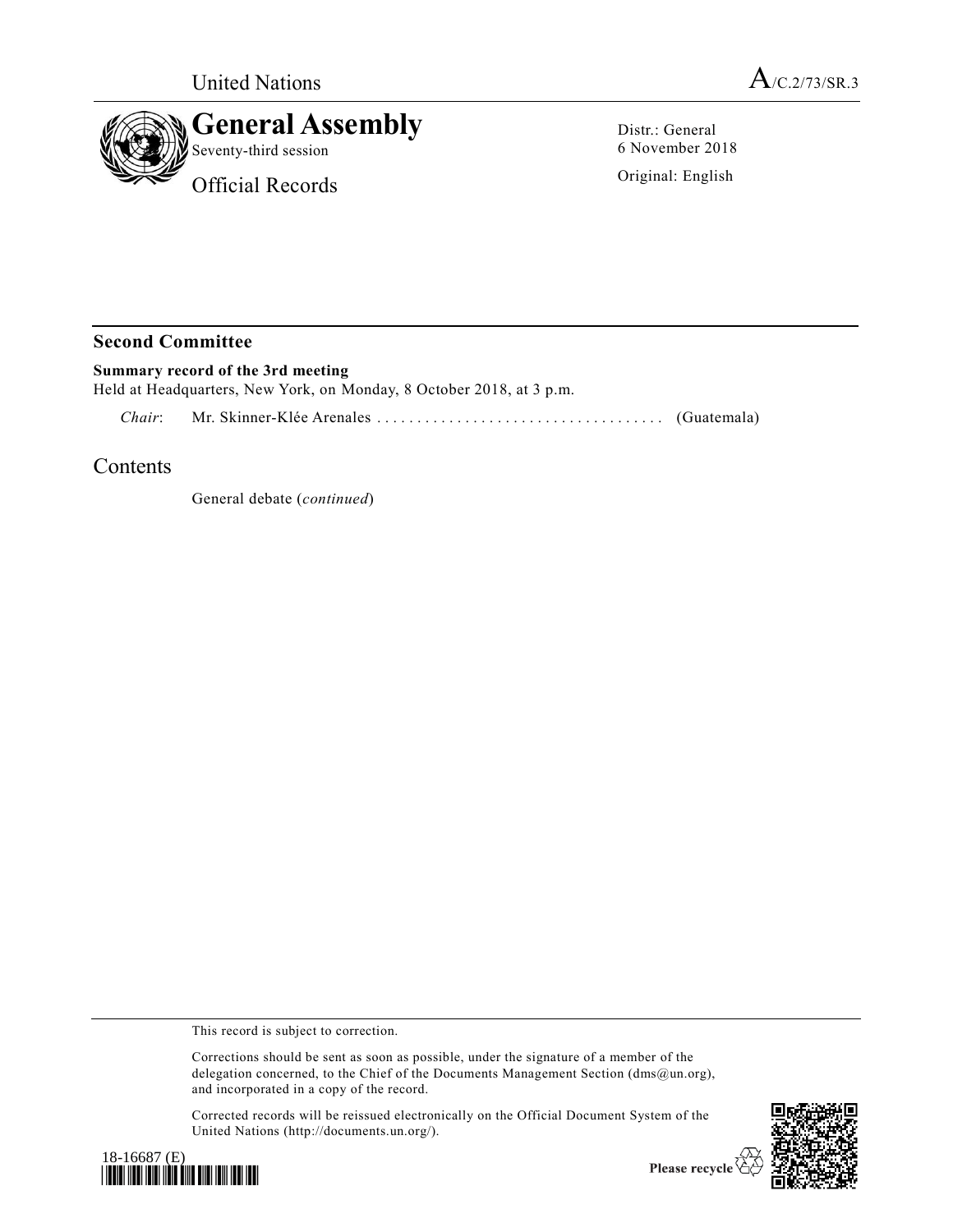*The meeting was called to order at 3.05 p.m.*

## **General debate** (*continued*)

1. **Ms. Deiye** (Nauru), speaking on behalf of the Pacific small island developing States, said that the impact of climate change, including rising sea levels, posed a growing security challenge to which the United Nations must adapt and respond promptly, including through the appointment of a special representative of the Secretary-General on climate and security. The frequency and intensity of extreme weather events and natural disasters continued to worsen and the survival of Pacific small island developing States was under threat. In recent years, a staggering number of lives had been lost and communities continued to suffer the consequences of those disasters. In the Pacific region, modern approaches to enhancing food security and resilience to natural disasters should be complemented by local, traditional knowledge and practices. The integrated conservation of cultural and natural heritage could contribute to sustainable development and social cohesion.

2. The unique vulnerability of small island developing States must be addressed in the context of equitable and inclusive growth. In the run-up to the high-level review of the SIDS Accelerated Modalities of Action (SAMOA) Pathway (Samoa Pathway), there was a need to re-examine the eligibility criteria for access to financing for development and technical assistance. Classification according to income often excluded small island developing States from preferential treatment. Reports by the Secretary-General on reviewing United Nations system support for small island developing States could serve as a guide for reform.

3. Financing for development was another urgent priority. Without actionable streams of financing, the goals and targets of the 2030 Agenda for Sustainable Development would remain empty promises. International cooperation and genuine and durable partnerships were essential for sustainable development, particularly for small island developing States, where capacity to mobilize additional domestic resources was limited. They especially needed capacity-building support in the areas of data collection, statistical analysis and research.

4. Kiribati, the Solomon Islands, Tuvalu and Vanuatu were among the least developed countries that especially required assistance from development partners to enhance their prospects for graduation, help them to achieve the Sustainable Development Goals and fulfil the objectives of the Programme of Action for the

Least Developed Countries for the Decade 2011–2020 (Istanbul Programme of Action).

5. The Pacific small island developing States stood by their commitment to sustaining the health, productivity and resilience of the Pacific Ocean. The undertakings made at the United Nations conference on the implementation of Sustainable Development Goal 14 provided a critical benchmark for sustainable development. The health of the oceans was tightly linked to the other goals and targets of the 2030 Agenda.

6. **Mr. Al Shuaibi** (Oman) said that the 2030 Agenda, the aim of which was to underpin global security and stability, was a beacon of hope for peoples throughout the world. Innovative approaches and enhanced international cooperation, including capacity-building for developing countries and the transfer of advanced technology, were required to achieve the Sustainable Development Goals. For its part, Oman would present its national voluntary review at the high-level political forum on sustainable development in 2019. The review would highlight how his country was adapting its national development plans to the goals of the 2030 Agenda.

7. His Government attached the utmost importance to preserving the environment. It was working to ensure that national legislation was in line with international laws and norms on the matter and to optimize methods for mining raw materials. International trade was a key to development. The World Trade Organization (WTO) played an important role in leading the multilateral trade system and creating an international economic environment conducive to the achievement of the Sustainable Development Goals.

8. **Mr. Premchandran** (India) said that his country was one of more than 110 Member States to have submitted a national voluntary review in the previous three years and that it was on course to achieve the Sustainable Development Goals. It supported the Secretary-General's reform proposals for the United Nations development system. In that context, traditional donors should increase their voluntary contributions to accelerate the process of breathing new life into the resident coordinator system.

9. Policy priority areas in India included poverty eradication, health care, education, gender matters, skills and employment and the development of infrastructure. His Government had launched the Clean India Mission, the world's largest sanitation and hygiene programme, to eradicate open defecation by 2019. The proportion of the population defecating in the open in India was now 20 per cent, a drop from 60 per cent four years previously. The Secretary-General had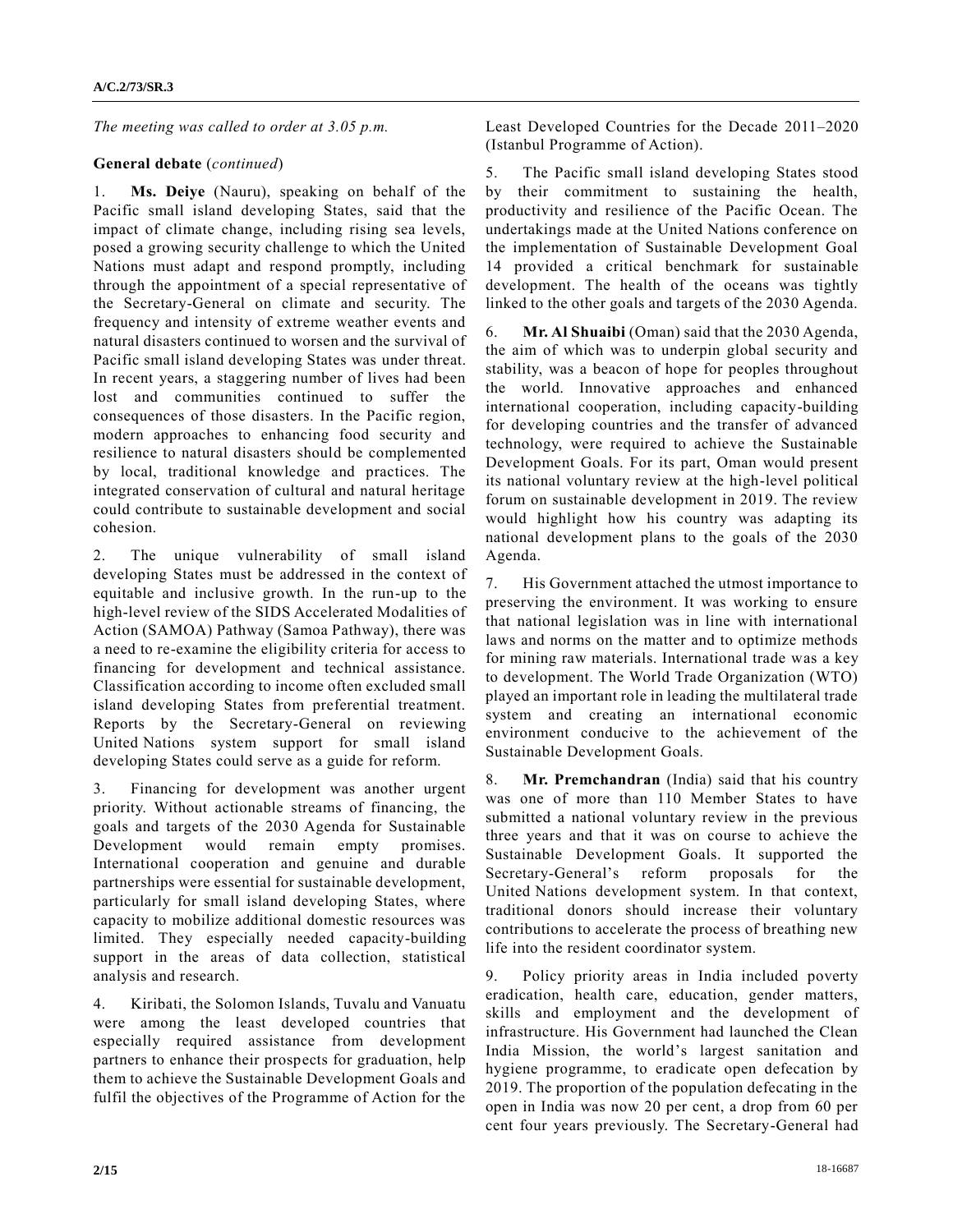recently acknowledged the efforts made by the Government of India to provide its people with sanitary facilities.

10. His Government planned to produce 175 GW of renewable energy, 100 GW of it using solar power, by 2022. Led by India and France, the International Solar Alliance had 70 member States and would make a tangible contribution to global climate action efforts. The Prime Minister of India, Narendra Modi, had recently received a United Nations Champions of the Earth award for his leadership role in environment initiatives, including the pledge to eliminate all single-use plastics in India by 2022. Cochin International Airport in the State of Kerala, which was fully solar-powered, had also been recognized by the United Nations Environment Programme with a Champions of the Earth award. As a result of its reliance on solar power, carbon dioxide emissions would be reduced by more than 900,000 tons in the coming 25 years, the equivalent of planting 9 million trees, and financial savings of \$6 million per year would be made.

11. India was involved in the preparatory process for the Global Compact for Safe, Orderly and Regular Migration, which would further underline the link between international migration and sustainable development. His Government looked forward to the Second High-level United Nations Conference on South-South Cooperation, which would be held in 2019. In that context, it had established the India-UN Development Partnership Fund in 2017 and had committed \$150 million to finance development projects in least developed countries and small island developing States in the coming decade. India had contributed to the Trust Fund for International Cooperation in Tax Matters for the second year running. It had also contributed to trust funds for the Technology Bank for the Least Developed Countries and to the organization of the mid-term review of the Vienna Programme of Action for Landlocked Developing Countries for the Decade 2014–2024.

12. **Mr. Muenda** (South Africa) said that the work of the Second Committee should be focused on implementing the 2030 Agenda, the Addis Ababa Action Agenda of the Third International Conference on Financing for Development and the Paris Agreement under the United Nations Framework Convention on Climate Change. The achievement of the goals contained therein could contribute greatly to reducing global economic inequality. Multilateralism was fundamental for tackling climate change, which most affected the poorest and most vulnerable, and achieving the Sustainable Development Goals.

13. Developed countries should cooperate with their developing counterparts and thereby help to combat unemployment and poverty. South-South and triangular cooperation and private-sector investment could not be a substitute for North-South cooperation. Efforts must be made to conclude the Doha Development Round and agree on legally binding outcomes that would allow developing countries to engage effectively in equitable global trade.

14. The establishment of the African Continental Free Trade Area could lead to unprecedented economic development and encourage industrialization on the continent. A projected population of 1.7 billion people and nearly \$7 trillion in cumulative consumer and business spending by 2030 made the goal of a creating a single market viable. Alongside trade, however, there was also a need to combat the flow of illicit finance, build institutions, promote technology transfer and work with national statistics offices to improve data quality. The latter was especially important for measuring progress towards achieving the Sustainable Development Goals. Moreover, the issue of intellectual property rights should not become a barrier precluding developing countries from benefiting from the fourth industrial revolution. Failure in that regard would serve only to perpetuate inequality and exclusion, especially among women, persons with disabilities and rural communities.

15. **Mr. Mahmadaminov** (Tajikistan) said that the pace of implementation of the 2030 Agenda fell well short of expectations. The developed countries should support the process, including through official development assistance (ODA), technology transfer, financing for development and capacity-building. In particular, countries in Africa, least developed countries, landlocked developing countries and small island developing States needed assistance.

16. Climate change was having a significant and growing impact on Central Asia. In Tajikistan alone, natural disasters causing floods, avalanches and landslides had claimed the lives of 200 people and resulted in severe economic damage estimated at \$600 million in the previous five to six years. In response, his Government had adopted a national action plan to mitigate the effects of climate change and was working on a related strategy. To date, it had submitted three national reports in accordance with the United Nations Framework Convention on Climate Change. Developing countries needed financial assistance and technology transfer to address the effects of climate change.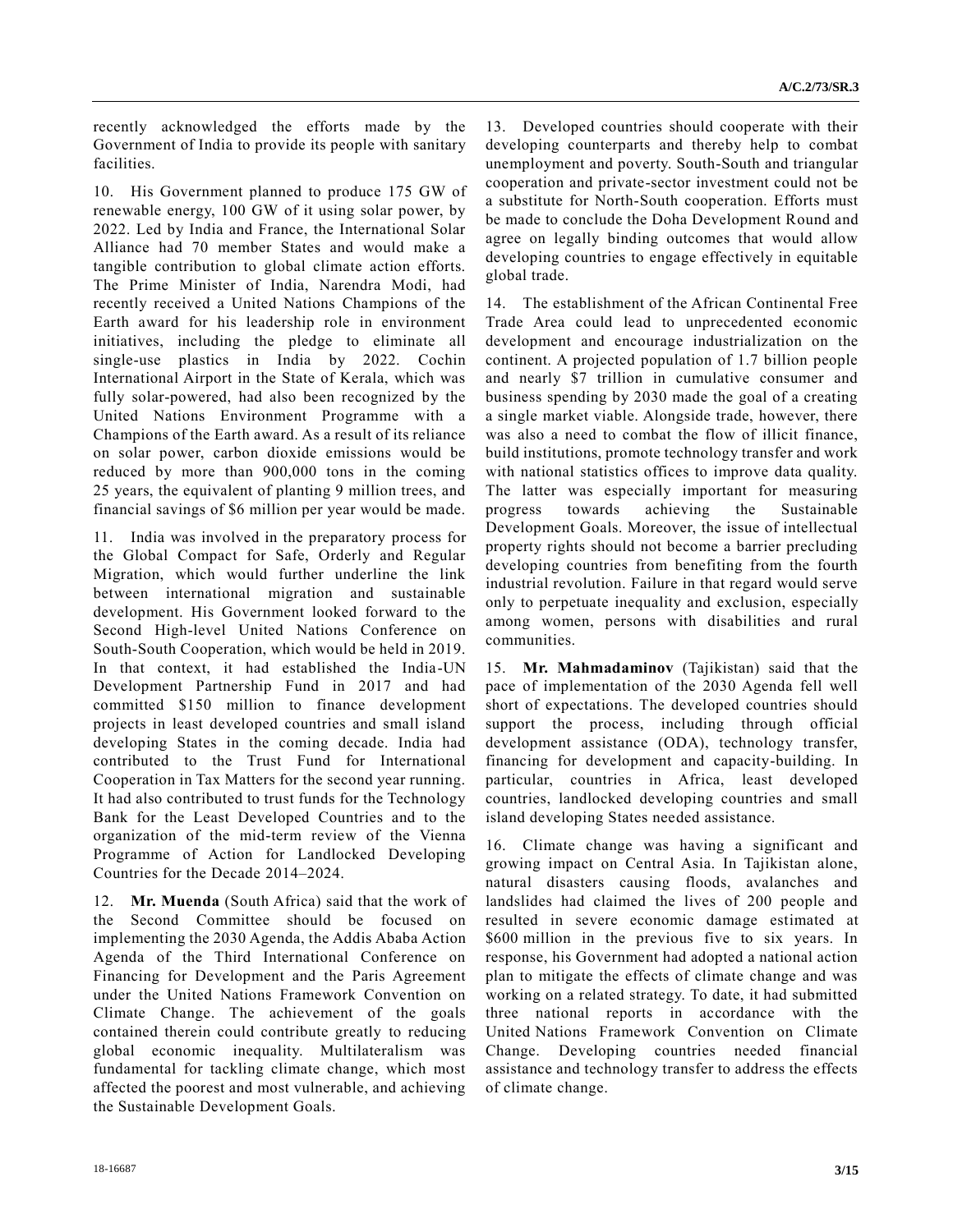17. Sustainable Development Goal 6 and other water-related Goals were a priority for Tajikistan. The Dushanbe process, launched by his Government, would serve as a forum for promoting action, dialogue and policies in the context of General Assembly resolution [71/222](https://undocs.org/A/RES/71/222) on the International Decade for Action "Water for Sustainable Development" 2018–2028. His Government's global water-related initiatives had contributed to raising awareness of those issues. He called on all Member States to support the draft resolution that his delegation would submit on a mid-term comprehensive review of the implementation of the International Decade for Action.

18. **Mr. Nebenzia** (Russian Federation) said that, in an era of great change brought about by scientific and technological progress and the digitization of many aspects of life, the system of multilateral cooperation, painstakingly built over decades, was coming undone. Breaking the rules had become the norm. The openness of markets and honest competition were being plagued by a variety of exemptions, restrictions and sanctions. Such restrictions, frequently extraterritorial in nature, distorted the entire panorama of international trade and collaboration and were increasingly aimed at choking off access to financial resources and new technologies. Disturbingly, sanctions were more and more often being used as a cover for protectionism. Those developments were dampening prospects for global growth and raised doubts regarding the chances of effectively implementing the 2030 Agenda.

19. The Russian Federation favoured free trade, economic integration and constructive dialogue between partners. It was unfair to ascribe all the problems affecting international trade to WTO. In trade, as in politics, one needed to negotiate, not dictate terms. The Committee should focus on how to overcome inequality of opportunities, address demographic and ecological challenges, preserve national cultures and identities, increase people's well-being and make the advantages of new technology widely accessible. Success should be measured in terms of practical results, effectiveness and intergovernmental consensus. The issues of debt, strengthening tax regulations, creating a transparent and non-discriminatory international system of trade and improving the mechanisms for technology transfer must be addressed. The needs of developing countries, in particular the least developed countries, should not be overlooked.

20. The Russian Federation was systematically stepping up its contribution to efforts to achieve sustainable development with large-scale socioeconomic and environmental programmes in various regions around the world. It was also increasing

its delivery of food aid and broadening its involvement in joint projects with United Nations programmes and funds. In 2017, his Government's contribution to international development had totalled \$1.16 billion. Reform of the United Nations development system should be aimed at making it more effective in assisting Member States to implement the 2030 Agenda. It was to be hoped that the anticipated cost reductions would permit the continued funding of a reformed resident coordinator system.

21. **Ms. Rodríguez Abascal** (Cuba) said that implementing the 2030 Agenda, the Addis Ababa Action Agenda and the Paris Agreement required a strong commitment, political will and cooperation between all Member States. The Committee must work on the basis of constructive debate, mutual respect and the sovereign equality of its members. Compliance with international law and the Charter of the United Nations should prevail and the imposition of non-consensual proposals that represented only the interests of developed countries must end.

22. Three years after the adoption of the 2030 Agenda, inequality and social polarization worldwide were worsening, including in the developed nations. The eradication of poverty in all its forms was essential for sustainable development. Annual global military expenditure of \$1.7 trillion suggested that the resources to tackle those issues were available; the most powerful States, however, lacked the political will to fulfil their commitments. The developed countries were still far from meeting the target of devoting 0.7 per cent of their gross domestic product (GDP) as ODA to developing countries, and 0.15 per cent to 0.20 per cent to least developed countries. The problem of foreign debt, which had already been repaid several times over, must also be solved. A new international financial architecture was required and the technological and knowledge monopoly must be eliminated. South-South cooperation should not be viewed as a substitute for North-South cooperation and the industrialized countries must exercise the principle of common but differentiated responsibilities. The achievement of the right to development could no longer be postponed. The recent reform of the United Nations development system must be implemented with due respect for national policies and priorities.

23. Climate change posed a threat to human survival. Although inadequate, the Paris Agreement was a starting point that should be maintained and developed. No country should unilaterally renounce its international responsibility in that regard or forget its ecological debt to humanity and future generations.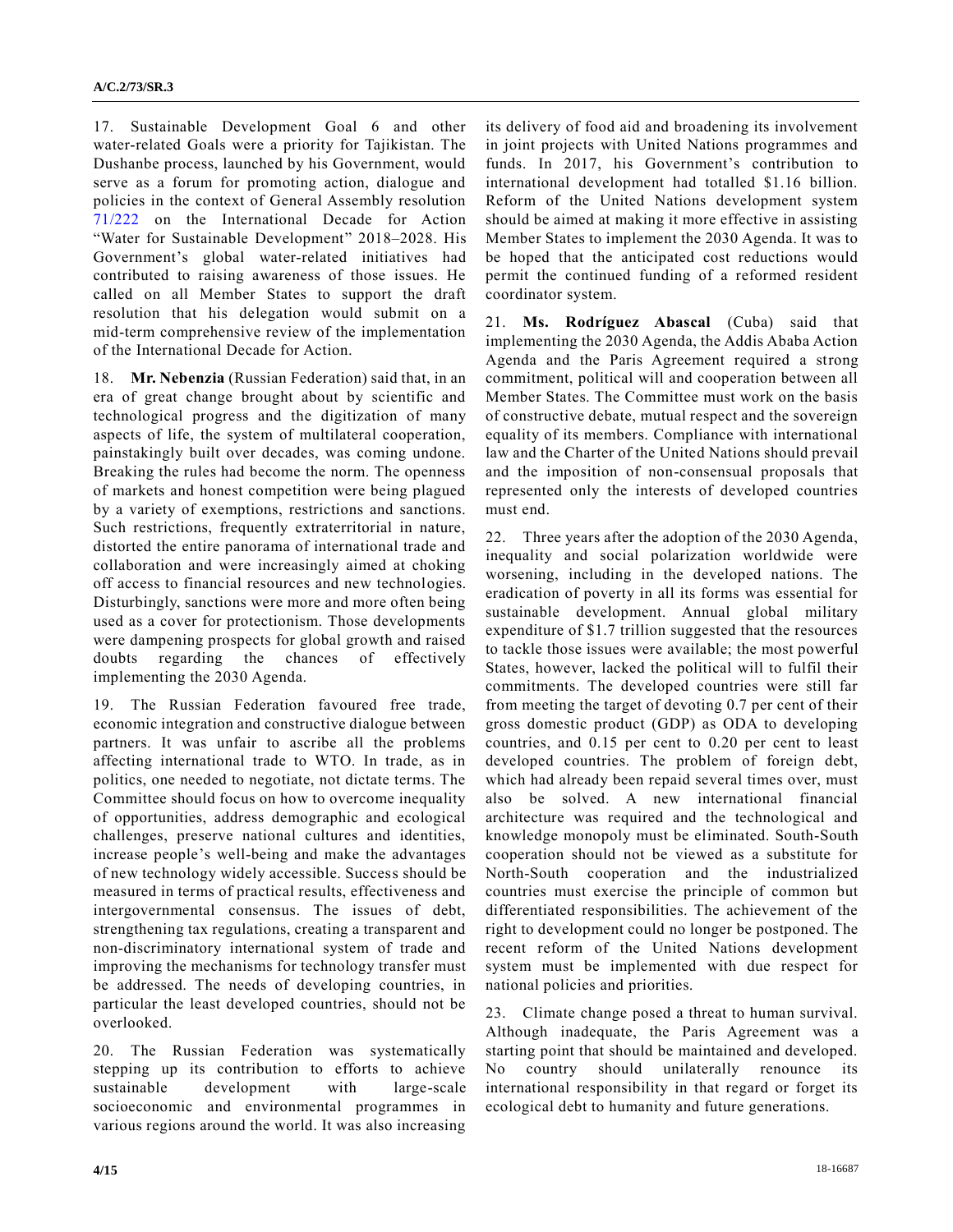24. The vast majority of countries in the international community had repeatedly rejected the imposition of unilateral, coercive measures that impeded the full achievement of economic and social development, especially in developing countries. Cuba vigorously rejected that practice and once again urged States to refrain from unilaterally promulgating and implementing economic, financial or trade measures that were inconsistent with international law and the Charter of the United Nations. For nearly 60 years, the Cuban people had withstood the illegal, immoral and unjust economic, commercial and financial blockade imposed by the Government of the United States of America, which continued to be rigorously applied. Nevertheless, the people of Cuba remained committed to updating the country's economic and social model and implementing its 2030 development plan with a view to building an independent, sovereign, prosperous, democratic and sustainable socialist nation.

25. **Ms. Fisher-Tsin** (Israel) said that, while States had the primary responsibility for achieving the Sustainable Development Goals, Governments alone could not do the necessary work; the private sector, non-governmental organizations and other actors must be involved. Effective democratic governance, zero tolerance for corruption and strong public education systems were conducive to lasting development. Science, research, technology and innovation were also critical and would need to be used wisely to feed the world's growing population, which was projected to be well above 8 billion by 2030. Small- and medium-sized businesses provided most jobs in developing countries. Governments should therefore create an enabling environment for entrepreneurship and provide training for people with initiative and solid ideas. Engaging in business provided a pathway for economic mobility, had a major impact on families and communities and was key to the economic empowerment of women. Moreover, increasing the resources available to women and ensuring their control over their own assets went hand in hand with efforts to strengthen women's rights, which her Government supported as an end in itself.

26. The Committee should strive for efficiency and impact, limiting the proliferation of resolutions, focusing on issues with wide application and ensuring that it was not transformed into another United Nations venue for politicized mud-slinging.

27. **Mr. Alkadi** (Saudi Arabia) said that his country had taken a major step towards achieving the Sustainable Development Goals with its ambitious Vision 2030 programme. Several ministries and other institutions had been restructured so that they might contribute fully to the realization of the programme,

which rested on three pillars: a vibrant society, a flourishing economy and an ambitious nation, reflected in the country's strong Arab and Islamic identity, its vocation as an investment powerhouse and its key geostrategic position. As part of the country's bid to become a major global economic player, his Government planned to simplify the business environment in order to encourage strategic investment partnerships with the private sector, create employment opportunities for citizens and drive prosperity for all. The goal of Vision 2030 was to place Saudi Arabia in the global vanguard by providing opportunities for all through education, employment initiatives, health and housing services and entertainment. Saudi Arabia would continue to work with its international partners to implement the 2030 Agenda and contribute whatever was required of it to that end, within the limits of its laws and customs.

28. **Ms. Bah-Chang** (Sierra Leone) said that her Government was working on a national development plan that was aligned with the 2030 Agenda and Agenda 2063 of the African Union. Under the plan, promoting education, justice, peace and security, and combating corruption and illicit financial flows had been identified as the key areas to be tackled. Under its education for development agenda, her Government was prioritizing free, high-quality primary and secondary education, with a focus on empowering women and girls.

29. Concerns regarding government accounting systems had been addressed. The Treasury single account provided a unified structure for the Government's bank accounts and contributed to the efficient and transparent management and use of public funds, given that all government cash resources were transferred to one consolidated revenue fund. Sierra Leone was committed to eliminating poverty and hunger by 2030. To that end, significant resource mobilization and improved access to public health, education and other social services were needed. Her Government recognized the progress achieved in making the Technology Bank for the Least Developed Countries operational and the significant advances made by some least developed countries towards graduation. Nonetheless, millions of people continued to live in extreme poverty and children were still dying of preventable diseases. New ways must be found to boost the effective implementation of the Istanbul Programme of Action.

30. The threat posed by climate change, including to Sierra Leone, underlined the urgent need for renewed efforts to mobilize resources and provide technical assistance for building capacity and resilience, in line with the commitments made in the Addis Ababa Action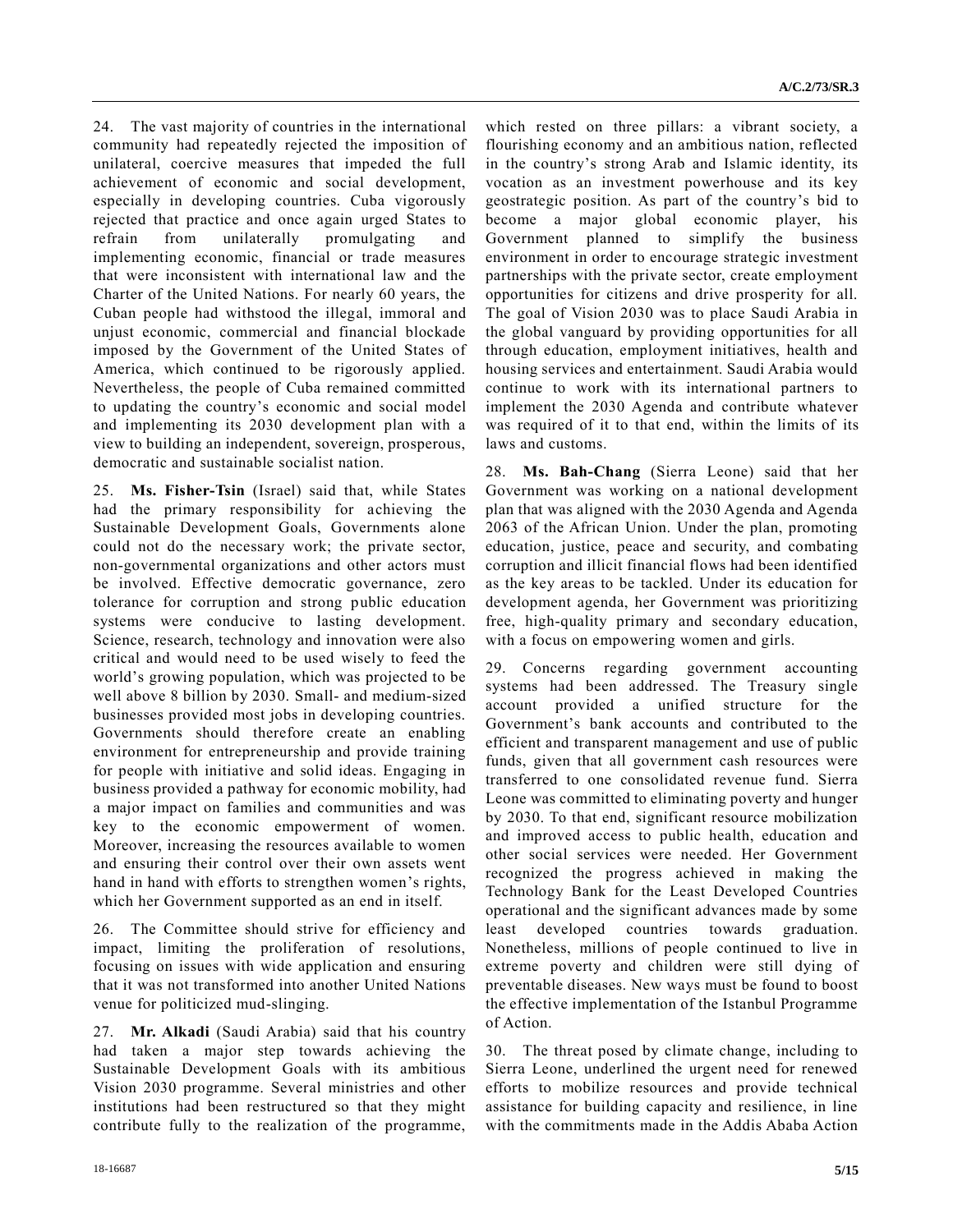Agenda. It was to be hoped that the repositioning of the United Nations development system in the context of the quadrennial comprehensive policy review would lead to increased support for least developed countries, particularly those with new Governments facing high expectations to deliver services, and to improved efficiency and accountability. The process should continue to be driven by Member States, while implementation plans should be guided by national strategies to ensure maximum coordination between United Nations entities at the regional and national levels.

31. **Mr. Hattrem** (Norway) said that the multilateral system, which had benefited all members of the international community, was under pressure. The 2030 Agenda, the Addis Ababa Action Agenda and the Paris Agreement were all the result of multilateral cooperation. Climate change, conflict and instability were the worst enemies of sustainable development. More than 820 million people suffered from hunger and their number was rising. To reverse that trend, sustainable development must be pursued at all levels. Addressing climate change, which posed a threat to peace and security and had a particularly severe impact on small island developing States, was the key to sustainable transformation. It was equally vital to ensure the sound management and sustainable use of oceans. Destruction of marine ecosystems must stop and ocean productivity should increase. The High-level Panel on Building a Sustainable Ocean Economy would facilitate the achievement of those aims. All policy areas covered by the Sustainable Development Goals should also be informed by a gender perspective.

32. The reform of the United Nations development system, which Member States had a responsibility to fund adequately, must be carried out without delay. Norway would pay its share. Financing was critical for achieving the Sustainable Development Goals. In that regard, the Addis Ababa Action Agenda provided comprehensive guidance. ODA would remain important, especially for least developed countries, and there was room for growth. For the past 10 years, Norway had allocated around 1 per cent of GDP to ODA and it would continue to honour its commitments in the future. Nevertheless, ODA alone could not transform societies. More must be done to mobilize domestic resources, promote fair taxation and eradicate corruption. Addressing illicit financial flows through national action and international cooperation was crucial to prevent the loss of the resources needed to achieve sustainable development.

33. **Mr.** Omer Dahab Fadl **Mohamed** (Sudan) said that the eradication of poverty and extreme poverty was

indispensable for, and posed the greatest challenge to, achieving the Sustainable Development Goals. The Sudanese Higher Committee for Sustainable Development, headed by the Vice-President, had been established to monitor progress in achieving those Goals under the national programme launched for that purpose. Relevant ministries were represented on the Higher Committee. The Sudan had presented a national voluntary review at the high-level political forum on sustainable development in July 2018 and would submit another in 2019. Its position as a country emerging from conflict and a low-income least developed country, its external debt burden and the presence of 2 million refugees in its territory had hampered its development and growth efforts and hence its poverty eradication programmes. The international community must look at ways to help the Sudan and other countries facing similar difficulties not to fall even further behind.

34. The Sudan appreciated the efforts of the Secretary-General to reform the United Nations development system. Financing was decisive for implementation of the 2030 Agenda and developed countries should fulfil their commitments to developing countries with regard to ODA, financing, capacity-building, technology transfer and debt forgiveness. The international community should also focus more on supporting countries emerging from conflict to transition from assistance to the reconstruction and development phase, which would be conducive to stability.

35. **Mr. Bin Momen** (Bangladesh) said that the vision of the 2030 Agenda was threatened by protracted economic stagnation, fiscal austerity, increased opposition to multilateralism and growing protectionism in wealthy countries, and a sustained decline in global partnerships for development with a concomitant failure to deliver on financial commitments. Climate change events and the advent of the fourth industrial revolution would also compound the uncertainty of the future. Serious and focused discussion on those issues would be required to collectively change the situation.

36. Bangladesh had implemented bold development plans, people-centred policies involving the whole of society, and fiscal reforms to place the country on a solid social and economic foundation. Its poverty rate and extreme poverty rate had both dropped in 2018, and 100 special economic zones being set up would help to create millions of job opportunities.

37. Solar power generation capacity had increased in remote areas and 90 per cent of the population enjoyed access to electricity. The Rooppur nuclear power plant was a step forward in the peaceful use of nuclear energy.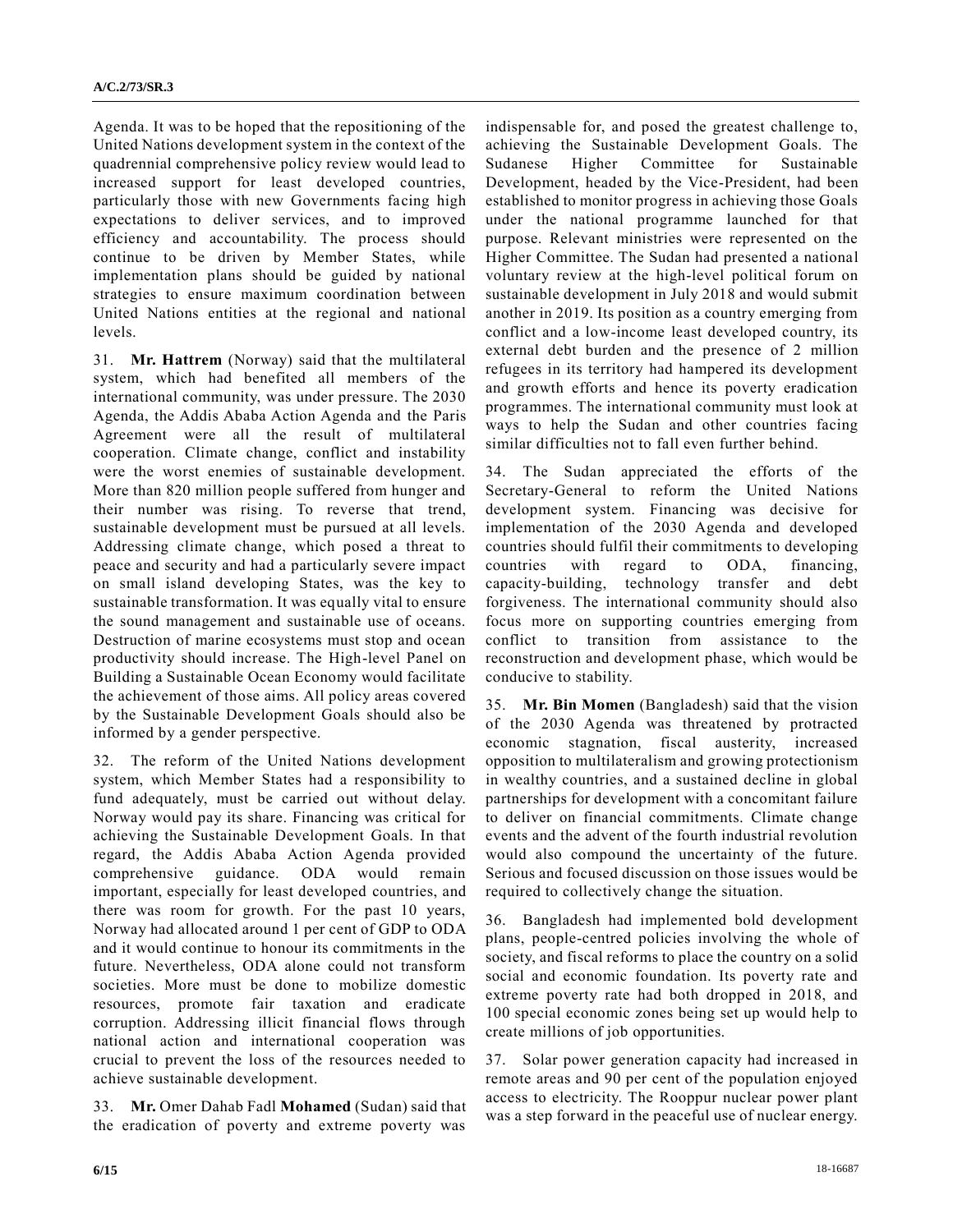Food security, access to medical facilities and access to sanitation and safe drinking water had been improved, and a social safety net had been established.

38. Through the Digital Bangladesh programme, which was popular with Bangladeshi youth, information and communications technology had been used to ensure good governance, accelerate development and create jobs. Transportation infrastructure development continued and various mega-development projects funded from the national budget were under way. Bangladesh had also launched its first satellite.

39. Bangladesh had earned global accolades for closing gender gaps and empowering women. Legal and development policies had been put in place to establish the rights of women and integrate them with national development efforts, creating job opportunities for women.

40. Bangladesh was highly vulnerable to climate change. It was committed to the Paris Agreement and had communicated its nationally determined contributions in 2016, articulating actions for the adaptation and mitigation of greenhouse gas emissions. It was also implementing a variety of projects, largely self-funded, to guard against the negative impacts of climate change and natural disasters.

41. In a landmark development achievement, Bangladesh had qualified for graduation from the least developed country category in 2018. The country would address the challenges arising from the withdrawal of benefits associated with that category by focusing on economic diversification and new markets. Transforming its huge population into a skilled workforce was a priority. A technology-driven society and growth through innovation would be required to attain its vision of achieving middle-income country status by 2021 and developed country status by 2041.

42. Financing would be the greatest challenge in implementing the Sustainable Development Goals, which were integrated into its seventh five-year plan. It faced an average annual resource gap of \$66.32 billion until 2030. The data gap, a barrier to monitoring the implementation of the Goals, was being addressed through SDG Tracker, a data repository.

43. Water was crucial for development and Member States should take urgent action to appraise, manage and invest in water. The needs and priorities of developing countries, in particular the least developed countries, should be emphasized in the implementation of the reform of the United Nations development system. Member States must identify the obstacles to the realization of the 2030 Agenda and the Addis Ababa

Action Agenda, which included issues related to ODA, trade, foreign direct investment, domestic resource mobilization, technology transfer and capacity-building. The multilateral, rules-based trading system must be protected and South-South cooperation, as a complement to North-South cooperation, must be enhanced. A major challenge in the context of the fourth industrial revolution would be to create decent jobs, tackle inequality and ensure that the benefits of technological change were available to all.

44. **Mr. Al-Laithi** (Iraq) said that financial support, technology transfer, the promotion of investment and the stimulation of the private sector were the key means by which developed countries and international organizations could help developing countries, especially in special cases such as that of Iraq after its long war against Islamic State in Iraq and the Levant (ISIL). The Government had launched policies to rein in inflation and government spending, modernize State banks and activate the private banking sector, notwithstanding the collapse of oil prices and the effects of the war, which had drained the country's resources, ruined its infrastructure, driven off investment and impaired its human resources through the internal displacement of 6 million people.

45. Priorities under his Government's comprehensive development plan for the period 2018–2022, which had been launched in the wake of the defeat of ISIL and the recovery of global oil prices, included returning the displaced to their home towns, rebuilding infrastructure, activating the private sector and attracting foreign investment. His Government had been able, with the support of the international community, to help around 60 per cent of the displaced to return home. Donors should assist Iraq in implementing its plan, which would bring stability and prosperity to the country and have a positive knock-on effect on the troubled Middle East region. Partners that had promised to provide assistance must do so urgently. Iraq had paid a heavy price to win its war against international terrorism and looked to the international community for support in achieving comprehensive and sustainable development.

46. A period of harsh drought and falling water levels had led to widespread desertification and a tangible rise in average temperatures in Iraq, hitting the farming sector and posing a serious threat to food security. All countries sharing water resources should uphold the principle of their equitable distribution. His Government was ready to work with its neighbours to reach a just agreement to that end.

47. **Mr. Srivihok** (Thailand) said that, while progress had been made in implementing the 2030 Agenda, it was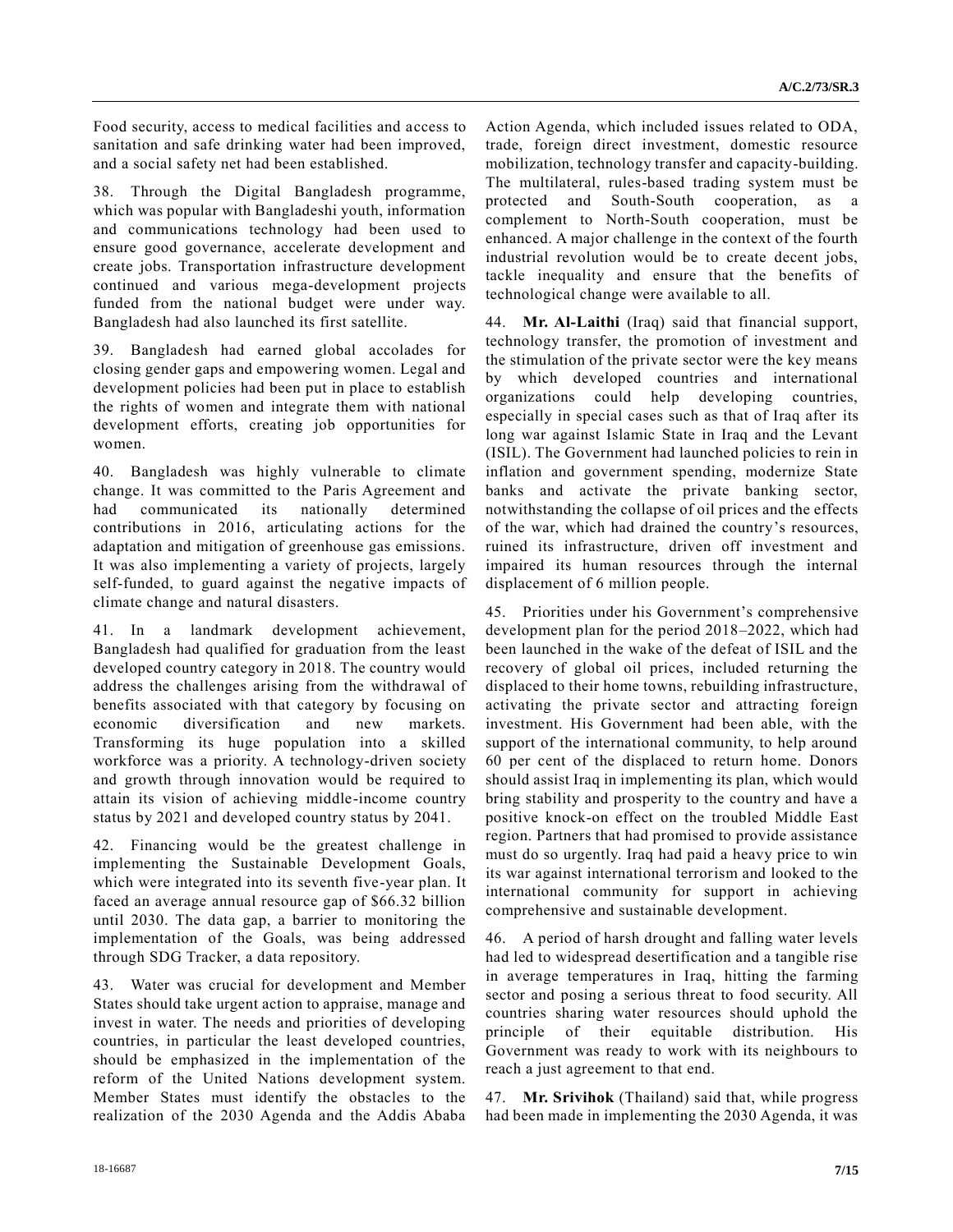not fast enough or consistent across regions and countries. Multilateralism was being questioned, and in that context, the work of the Committee was more important than ever. It needed clear priorities and increased efficiency in order to maintain its practical relevance and help rebuild confidence in the United Nations.

48. Financing for development was a key issue and, in that regard, his delegation welcomed the Secretary-General's strategy for financing the 2030 Agenda. ODA, domestic resource mobilization and good governance remained crucial to financing the Goals. Thailand supported innovative and affordable financing solutions, such as Sustainable Development Goal bonds and green bonds. In addition to public-private partnerships, new potential stakeholders, including philanthropists, could play a positive role in supporting financing for development.

49. Widespread protectionism and growing trade tensions, which hurt trade-dependent developing countries in particular, were a matter of concern. Thailand firmly believed in free and fair trade and reaffirmed its commitment to a universal, rules-based, open, non-discriminatory and equitable multilateral trading system, as embodied in the World Trade Organization.

50. More political will was needed to tackle climate change and natural disasters, which continued to pose challenges to the achievement of the Sustainable Development Goals, affecting rich and poor alike. Disaster risk reduction, which was a shared responsibility of all stakeholders, must be mainstreamed into national development policies, with effective action taken at both the local and national levels. The private sector could provide financial resources and technology, while the United Nations should deepen and broaden the scale, scope and diversity of the partnerships needed to implement the Sendai Framework for Disaster Risk Reduction (2015–2030) and the Sustainable Development Goals.

51. The achievement of the 2030 Agenda required partnerships at all levels and active participation from all parts of society. Thailand had applied a holistic approach of public-private-people partnerships in its development. As the Association of Southeast Asian Nations (ASEAN) Coordinator on Sustainable Development Cooperation, Thailand had worked to deepen cooperation with United Nations agencies in the area. As Chair of ASEAN in 2019, it planned to establish an ASEAN Centre for Sustainable Development Studies and Dialogue to further strengthen partnerships.

52. Thailand had always supported South-South and triangular cooperation, in addition to North-South cooperation, with the goal of achieving the Sustainable Development Goals and helping to complete the unfinished business of the Millennium Development Goals. South-South and triangular cooperation should follow a demand-driven approach and help to build self-reliance. Thailand had contributed \$520,000 to the Pérez-Guerrero Trust Fund for South-South cooperation in 2016 and an additional \$50,000 to the United Nations Fund for South-South Cooperation in 2018.

53. Thailand welcomed the Secretary-General's initiative for the repositioning of the United Nations development system and had contributed \$200,000 to the Special Purpose Trust Fund to reinvigorate the resident coordinator system. In that context, it looked forward to the Secretary-General's detailed proposal, on a region-by-region basis, for revamping the regional economic commissions.

54. **Mr. Carazo** (Costa Rica) said that poverty eradication must be approached from a multidimensional perspective. Macroeconomic indicators could not reflect the capabilities of individual countries to overcome poverty, ensure access to decent work, eliminate inequality, effectively empower women and overcome socioeconomic and environmental vulnerabilities.

55. Lapses in food safety were the cause of illness in 600 million people worldwide each year. Technical and scientific food safety guidelines must be created to ensure access to safe food for all. Costa Rica would therefore introduce a draft resolution proposing the establishment of a World Food Safety Day to be celebrated on 7 June each year.

56. Costa Rica welcomed the decision to proclaim 2019–2028 the United Nations Decade of Family Farming, as a platform to emphasize the importance of family farmers to the achievement of the 2030 Agenda. The Committee should also work to advance the programme of work for the implementation of the International Decade for People of African Descent.

57. Costa Rica attached great importance to the promotion of good governance around the world, It was therefore important to detect and prevent illicit financial flows and promote initiatives favouring open government, accountability and compliance with international standards such as the United Nations Convention against Corruption. States must promote investment, innovation and a favourable economic environment for business, in order to create optimal conditions for the mobilization of development resources. Member States should also strengthen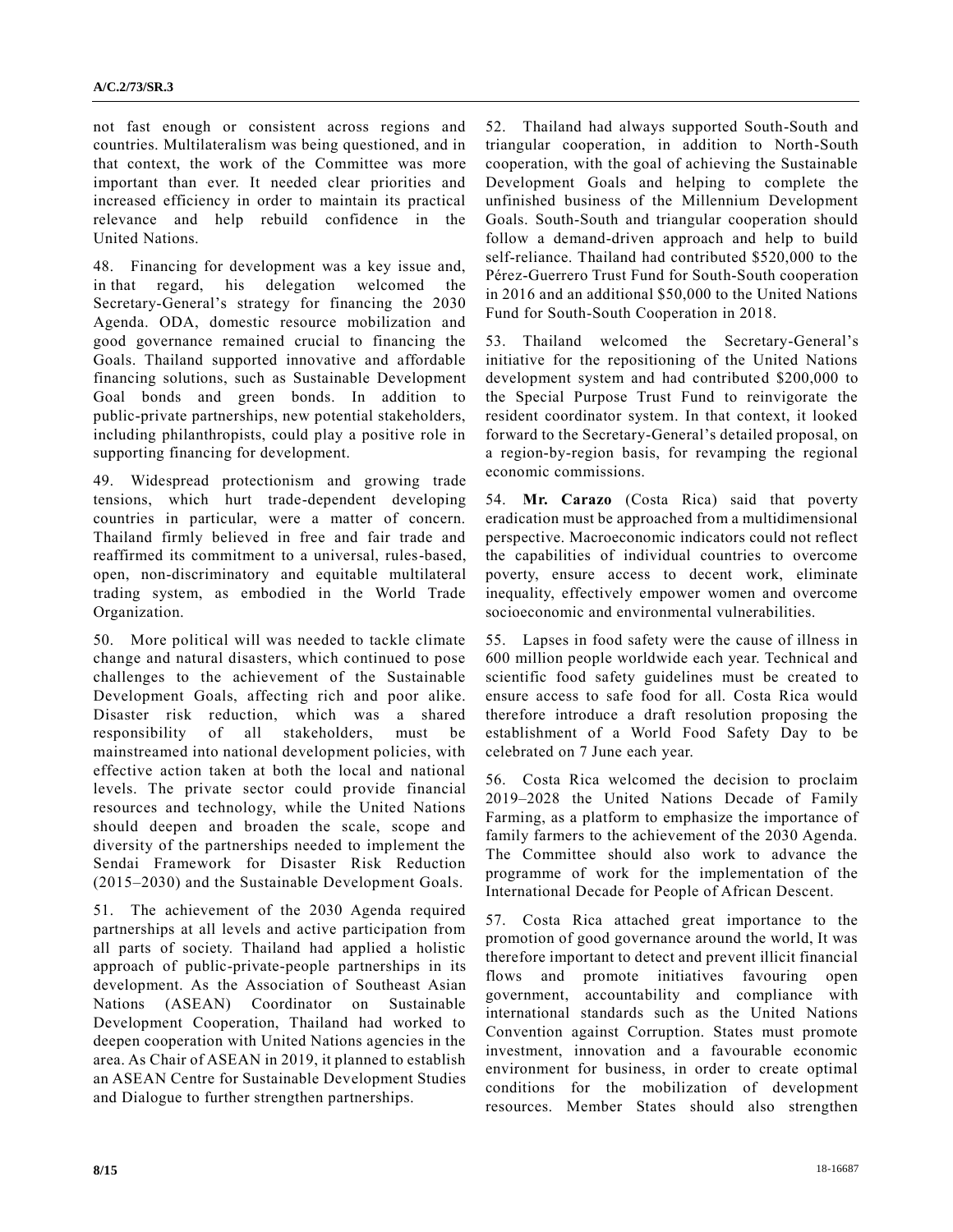cooperation platforms to enable knowledge-sharing on fiscal matters.

58. Costa Rica sought to promote an ambitious environmental vision, particularly with regard to implementing the Paris Agreement and combating climate change. As such, it wished to share its experience in forest conservation and renewable energy generation as part of the deep decarbonization of the economy. Combating pollution should be a shared goal. In that context, the Committee should welcome and build on the outcomes of the third session of the United Nations Environment Assembly. The United Nations should also be at the forefront of deliberations regarding the challenges and opportunities presented by new technologies in relation to sustainable development.

59. Development financing should take account of the particularities of each country to ensure that assistance was channelled to those most in need.

60. **Mr. García Moritán** (Argentina) said that the protection of children's rights and the empowerment of young people through education and access to decent work were key to achieving sustainable development. Argentina, in conjunction with the International Labour Organization, had hosted the fourth Global Conference on the Sustained Eradication of Child Labour, which had resulted in the Buenos Aires Declaration on Child Labour, Forced Labour and Youth Employment. Argentina would continue to work actively in the United Nations for the eradication of child labour and called on all countries to fully support that work.

61. Despite the expansion of South-South cooperation since the adoption of the Buenos Aires Plan of Action for Promoting and Implementing Technical Cooperation among Developing Countries in 1978, the countries of the global South continued to face significant economic, social and environmental challenges. South-South and triangular cooperation must therefore be strengthened at all levels. The Second High-level United Nations Conference on South-South Cooperation, to be held in Buenos Aires in March 2019, would be an opportunity to review lessons learned, identify new areas of greatest impact and establish appropriate follow-up mechanisms within the United Nations system. It would be important to consider how to reflect the integration of the three pillars of sustainable development and the interrelated nature of the Sustainable Development Goals within the policies and practices of South-South cooperation. Knowledge gaps, and uneven access to solutions and resources, continued to significantly hinder full realization of the potential of South-South cooperation. Those gaps must be addressed and, in that regard, the outcomes of the Conference should include a call for

enhanced efforts to promote capacity-building and technology transfer. The Conference should also contribute to strengthening regional and interregional platforms, which could help to identify broad, inclusive development strategies. South-South cooperation was a complement to, not a substitute for North-South cooperation. It had the potential to revitalize multilateralism and galvanize the global partnership for sustainable development. A high-level mechanism should be created to regularly review trends in South-South and triangular cooperation, their contribution to the implementation of the 2030 Agenda and the progress made by the international community and the United Nations system.

62. **Mr. Hermida Castillo** (Nicaragua) said that the world was at a critical juncture for the implementation of the 2030 Agenda. Endemic poverty and inequality had become even more marked in developed and developing countries alike, especially for peoples living under colonial and foreign occupation. Coercive economic measures were a significant obstacle to the implementation of the 2030 Agenda and must be lifted.

63. The right to development was a right for all. Nicaragua urged the developed countries to finally meet their ODA commitments and to provide additional, predictable and sufficient financial resources. The focus of the Committee's work over the next decade must be to foster unity among its members and work together to overcome challenges. Its most urgent commitment was poverty eradication.

64. Financing for development was also crucial for the implementation of the 2030 Agenda. In that context, the principle of common but differentiated responsibilities must be respected. Developing countries could not be expected to have the same responsibilities as developed countries. A genuine global alliance meant providing them with access to financial and technological resources.

65. His Government had worked steadily to implement the 2030 Agenda. Nicaragua was one of the most successful countries in the region in terms of sustained economic growth and had achieved a significant reduction in both extreme poverty and overall poverty between 2009 and 2016.

66. Urgent action was needed to combat climate change. Developed countries should take the lead in that regard and change their unsustainable modes of production and consumption. They should also meet their financial commitments, including through technology transfer. Nicaragua would continue to work within the United Nations Framework Convention on Climate Change towards an outcome that reflected the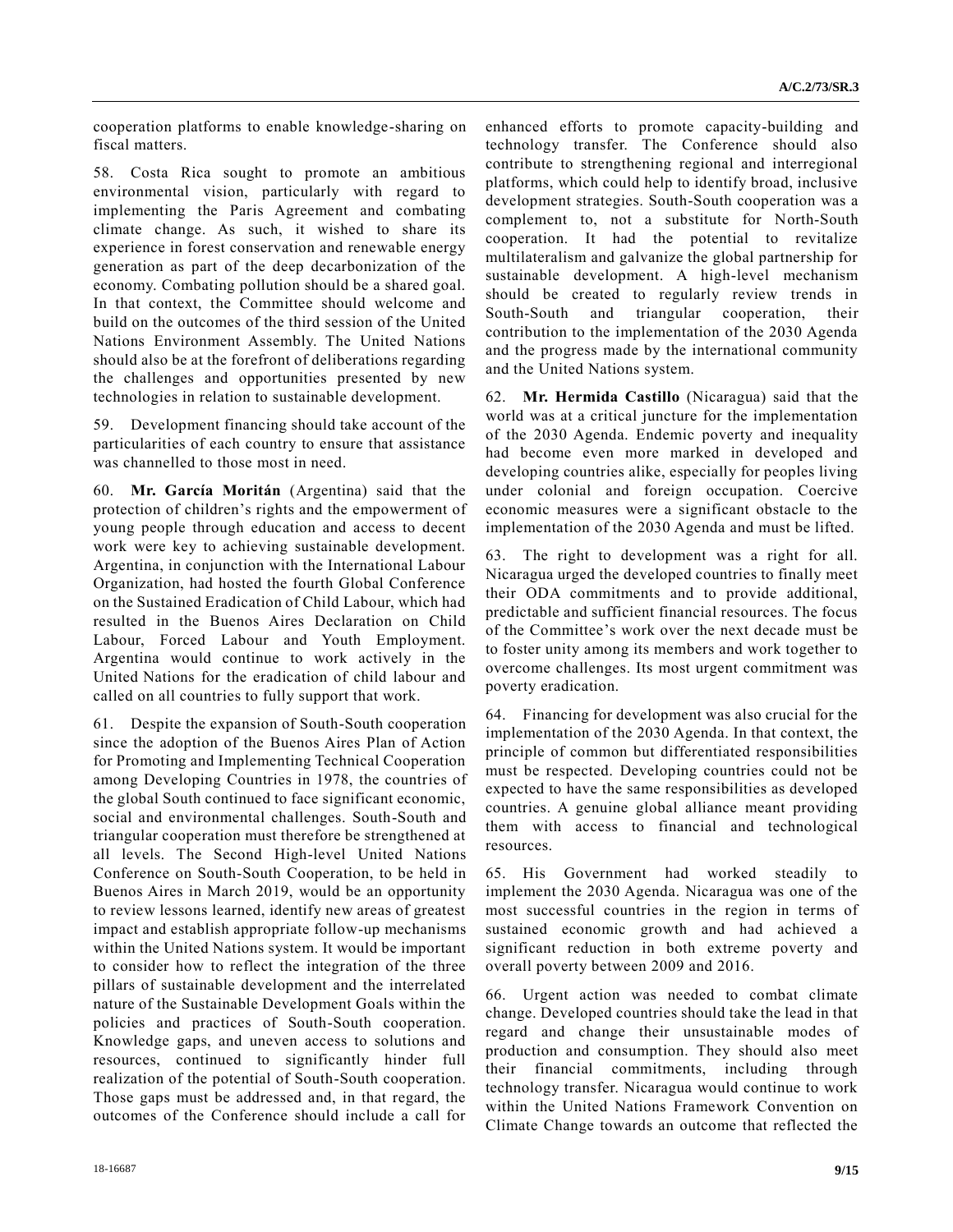gravity of the climate crisis and protected the ecosystems that supported life on Earth. In the light of recent catastrophic hurricanes and earthquakes, his delegation called for ongoing disaster risk reduction efforts, with the support of donors and the international community.

67. Nicaragua reiterated its solidarity with the Palestinian people in their struggle for freedom and the exercise of their inalienable rights. As peoples living under occupation were also entitled to development, his delegation supported the inclusion in the Committee's agenda of the annual resolution on permanent sovereignty of the Palestinian people in the Occupied Palestinian Territory, including East Jerusalem, and of the Arab population in the occupied Syrian Golan over their natural resources.

68. **Mr. Sukhee** (Mongolia) said that, three years into the implementation of the 2030 Agenda, the international community had made significant progress in operationalizing the Sustainable Development Goals at the national level, while joint efforts to advance the implementation of the 2030 Agenda needed to be further strengthened through close partnerships and an improved environment for development. A stable global economy was a key factor for the achievement of the Goals.

69. Mongolia had been working to ensure coherence between the Sustainable Development Goals and national development strategies and policies. It aspired, by 2030, to consolidate democratic governance, preserve ecological balance, eradicate all forms of poverty and achieve upper middle-income country status. It had recently experienced robust economic growth with accelerated foreign trade turnover, increased investment in the mining sector and budget surpluses. The International Monetary Fund Extended Fund Facility had been implemented, causing economic growth to surge between 2016 and the first half of 2018, with further increases expected in 2019. Mongolia planned to present its first voluntary national review on the implementation of the 2030 Agenda at the high-level political forum on sustainable development in 2019.

70. Climate change and disaster risk remained daunting challenges for humanity. The implementation of the Paris Agreement had failed to meet expectations and shared responsibilities had been insufficiently shouldered. In that regard, his delegation welcomed the Secretary-General's call for a climate summit to be convened in 2019. Asia was one of the most disaster-prone regions in the world, and Mongolia was therefore keen to contribute to regional cooperation to enhance disaster resilience, reduce risk and increase the effectiveness of disaster prevention activities. During the Ulaanbaatar Dialogue on Northeast Asian Security and the Asian Ministerial Conference on Disaster Risk Reduction in 2018, its proposal to establish a North-East Asia disaster risk reduction platform in Mongolia had received support from countries in the region.

71. Mongolia had recently called for the launch of the North-East Asian Super Grid project, which would provide energy security, create jobs and reduce carbon dioxide emissions for countries in that region. Furthermore, it was working to develop strategic partnerships with China and the Russian Federation.

72. Mongolia attached great importance to South-South cooperation and was contributing to it by promoting the interests of landlocked developing countries. In that regard, the International Think Tank for Landlocked Developing Countries, based in Ulaanbaatar, Mongolia, was now fully operational. It would help to generate knowledge and develop analytical tools to overcome common challenges.

73. **Mr. Konfourou** (Mali) said that his country had been beset by a deeply rooted and multidimensional crisis since 2012, caused by underdevelopment, extreme poverty, vulnerability to climate change, food insecurity and malnutrition. Those challenges must be addressed before a truly lasting peace could be established in Mali. His Government had therefore made every effort to provide the people with the dividends of peace, especially drinking water, electricity and other basic needs, education, health care and rural roads. Development projects with immediate impact, including income-generating activities aimed especially at youth, refugees and internally displaced persons who had returned to their place of origin, had been implemented in the most vulnerable regions of the country.

74. In July 2018, Mali had presented its voluntary national review at the high-level political forum on sustainable development, highlighting the progress made in the implementation of the Strategic Framework for Economic Recovery and Sustainable Development, which covered the period 2016–2018. The review had also described the challenges and outlook regarding a number of priority issues: strengthening peace and security, consolidating macroeconomic stability, promoting accelerated, sustainable and pro-poor growth that would generate employment, ensuring equitable access to basic social services, and improving institutional development and good governance. Significant progress had been made in paving roads to improve access to remote regions and across borders. The Government had allocated 15 per cent of the national budget to the agricultural sector, significantly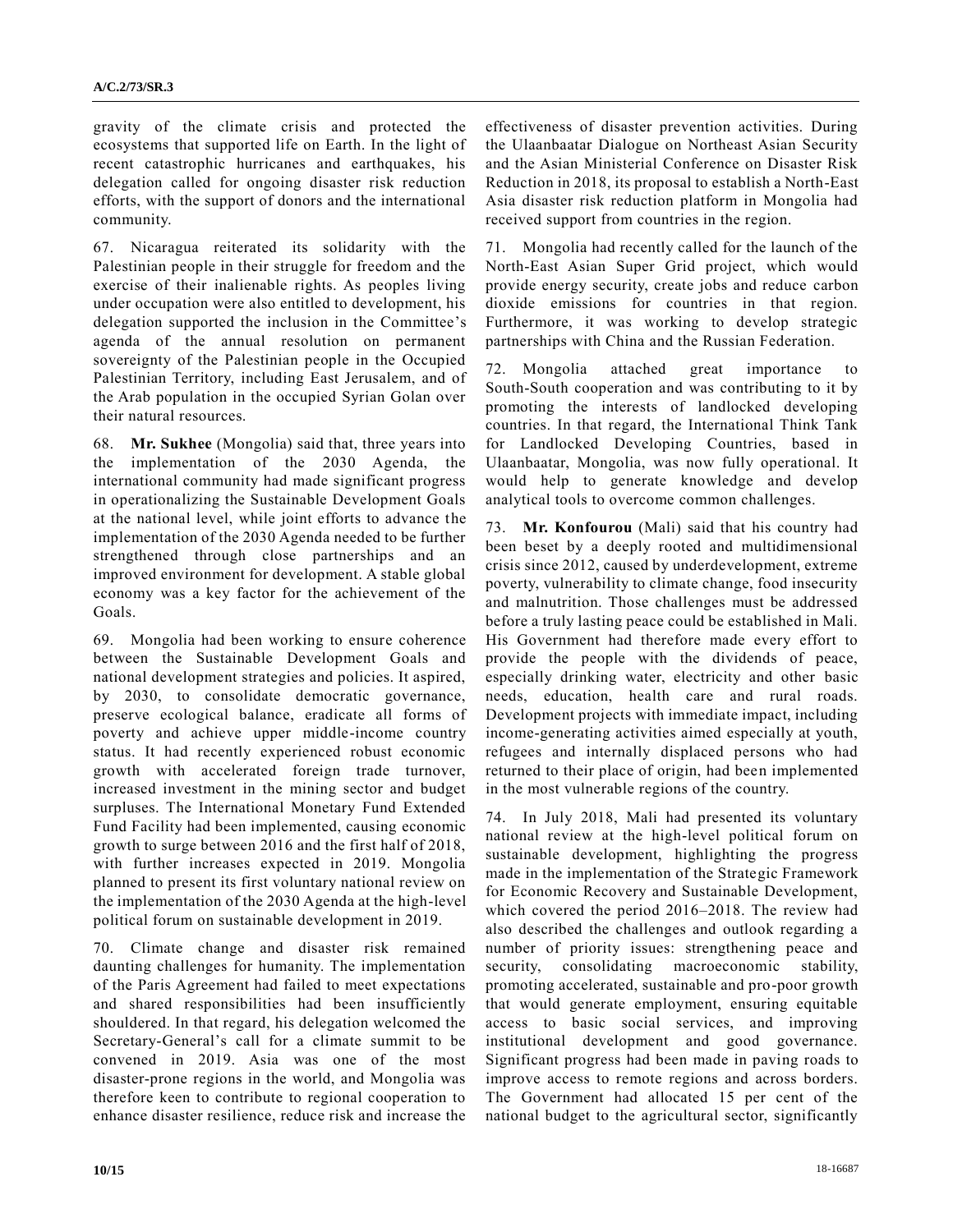exceeding the commitment of 10 per cent made in the Protocol to the African Charter on Human and Peoples' Rights on the Rights of Women in Africa. At the same time, the Government had implemented a social safety net programme to transfer funds to poor households suffering from food insecurity, which had benefited over 60,000 households by the end of September 2016 and aimed to provide assistance to over 91,000 households by the end of 2019. His Government was convinced that gender equality was essential to eradicate poverty and improve living conditions. In November 2015, a law had been adopted to promote gender equality in elected and appointed positions.

75. Mali fully supported the Secretary-General's reform of the United Nations development system, and especially the resident coordinator system. It joined other delegations in calling for partners to make appropriate voluntary contributions so that a reinvigorated resident coordinator system could be fully operational as early as January 2019.

76. His Government would continue to combat poverty and work to achieve the Sustainable Development Goals. However, the related development projects would require an immense injection of resources unavailable in a country like Mali. Therefore, while he acknowledged the constant support of the international community, he urgently called on all development partners to honour the commitments they had made at the Together for a New Mali conference held in Brussels in 2013 and the Building an Emerging Mali conference held in Paris in 2015.

77. **Mr. Kemayah, Sr.** (Liberia) said that the theme for the general debate at the seventy-third session of the General Assembly, "Making the United Nations relevant to all people: Global leadership and shared responsibilities for peaceful, equitable and sustainable societies", was an embodiment of the 2030 Agenda. Member States must consolidate their efforts to stamp out poverty, disease and hunger and provide a sustainable livelihood for all to protect vulnerable populations and the environment for succeeding generations. Progress to date had not been rapid enough to meet the targets of the 2030 Agenda. Successful reform of the United Nations development system was also required to make the United Nations relevant to the people of the world and enhance the system's capacity to support countries in implementing the 2030 Agenda.

78. His Government had designed a national development plan known as the Pro-Poor Agenda for Prosperity and Development, through which it aimed to empower the people by reducing developmental inequalities; stimulate economic stability and job creation through effective resource mobilization and economic inclusion; promote a peaceful and cohesive society for sustainable development; and enhance governance and transparency by creating an inclusive and accountable public sector.

79. To achieve the Sustainable Development Goals, the infrastructure gap and debt vulnerability of developing countries, especially least developed countries, must be addressed. An enabling development environment, means of implementation and domestic resource mobilization would be required. To achieve the latter, Liberia was expanding its internal revenue generation and collection, and strengthening national oversight institutions in keeping with its commitment to transparency and accountability in public financial management. However, despite its political will, it could not raise all the necessary resources alone and would need to rely on the assistance of its regional and international partners to achieve full implementation of the Goals.

80. **Ms. Pham** (Viet Nam) said that the Committee needed to take advantage of the momentum of the first three years of implementation of the 2030 Agenda. While each country was responsible for accelerating the implementation of the Goals, international cooperation was crucial to ensure an enabling environment for achieving sustainable development. Several priorities had emerged that should be addressed with heightened urgency at the international level. All development stakeholders needed to step up their efforts to provide tailored assistance to the countries that were most vulnerable to climate change and natural disasters, including her own. To enhance preparedness, long-term and integrated solutions were needed.

81. Measures to level the playing field in international trade by promoting a rules-based, open, transparent, predictable, inclusive, non-discriminatory and equitable multilateral trading system were also of vital importance in order to enable countries to eradicate poverty and achieve sustainable development.

82. Unfortunately, the benefits of scientific and technological innovation remained a distant promise for the majority of the poor. The digital divide between developed and developing countries remained a concern, with high-speed broadband penetration in developing countries reaching only 6 per cent of the population, compared with more than 24 per cent in developed countries in 2016. Her Government therefore called on development partners to take the lead in providing technical assistance, capacity-building and technology and knowledge transfer. It also called for the operationalization of the online platform of the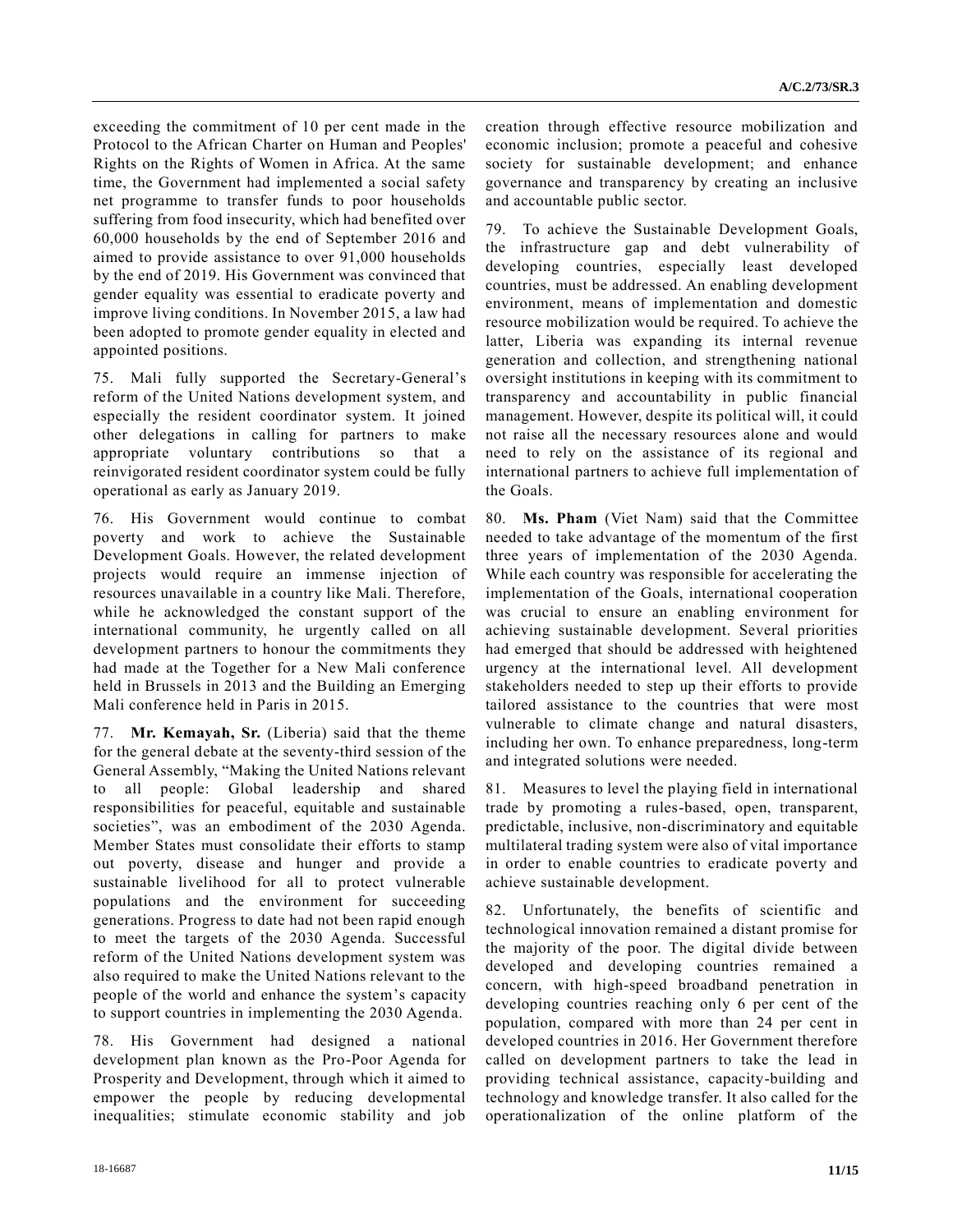Technology Facilitation Mechanism to disseminate information on existing related initiatives, mechanisms and programmes.

83. Lower middle-income countries like Viet Nam still had inherent vulnerabilities. However, many donors had been phasing out or downscaling their bilateral programmes in those countries, which often still needed ODA and other concessional finance. Her delegation called on donor countries to fulfil their commitments and provide support to help middle-income countries strengthen their resilience. The United Nations system should develop comprehensive methods to track the progress of sustainable development using measures that went beyond per capita income.

84. **Mr. Mohamed** (Maldives) said that the 2030 Agenda was the universal road map for global development challenges. It was important to place the Committee's deliberations in the context of ongoing efforts to reform the United Nations development system, so as to create more synergies between the General Assembly, the Economic and Social Council and the high-level political forum on sustainable development. The Samoa Pathway must also be at the centre of the Committee's discussions and efforts to meet the commitments contained therein must be accelerated.

85. National ownership and impetus was vital for economic development. Countries must be able to set their own development vision and recognize their own abilities to take the necessary steps towards a prosperous future. At the same time, the international system must support the development efforts of small island developing States in the form of capacity-building, technology transfer and access to finance in order for them to achieve the Sustainable Development Goals.

86. The Maldives had pursued economic development policies based on the belief that the best strategy for coping with inherent vulnerabilities was to build national resilience. The close alliances it maintained with its own private sector and external partners, as well as increasingly with non-traditional development partners, had resulted in significant progress across economic, social and developmental sectors, as clearly illustrated by its voluntary national review in 2017.

87. However, the Maldives still faced challenges in attracting investment in certain crucial areas. International public finance could be mobilized for mutual benefit and would be critical to its achievement of the Sustainable Development Goals by 2030. His Government sought to establish an enabling environment that did not place middle-income countries at a disadvantage.

88. The United Nations development system must evolve to cater to the needs of Member States in their implementation of global development frameworks. Countries in special situations, such as small island developing States, required particular support. His delegation therefore urged Member States to allocate additional resources to the United Nations so that it could better assist such countries to achieve the relevant outcomes.

89. **Mr. Locsin, Jr.** (Philippines) said that his country's development plans incorporated all 17 of the Sustainable Development Goals. The three pillars of sustainable development were interlinked, and it was therefore urgent to reduce extreme poverty, which went against the moral imperative to ensure the universal attainment of the Goals. No-one should advance at the expense of another, and generational sacrifice on behalf of another generation was unfair unless willingly shouldered. The world had outgrown visions and had matured into practical compassion.

90. Reform of the United Nations development system was vital. Multilateralism was not a self-evident good if it could not function effectively because of inefficiency, redundancy and waste. The United Nations must be restored to its historical role as an organization of States first and foremost, existing for State-sponsored multilateral purposes that were always strictly in accordance with the goals of the Charter. It was far more than a podium for the expression of grand grievances for anyone pushing their way in. States were primarily responsible for the success of the world, and they alone had the wherewithal to achieve that success.

91. A more realistic statistical measure of middle-income countries was needed. The luxury of throwing money at problems, hoping that some would hit the spot, could no longer be afforded. Migration was not just a desperate measure to escape badly-governed States, it was also an enabler of development. Thus, aggregate remittance flows were potential sources of substantial private capital if properly handled. In addition, the Philippines championed family farming, which, although at risk of dying out, still accounted for 80 per cent of the world's food. Disaster risk reduction and climate action must inform national development plans and be integrated into United Nations programmes. Weather was not predictable and its destructive power could not be estimated beforehand. Therefore, capacity-building for climate action must be based on national capacities and needs, as well as on the imperative to extend international help.

92. Lastly, it was the responsibility of all members of the international community to rescue and relieve any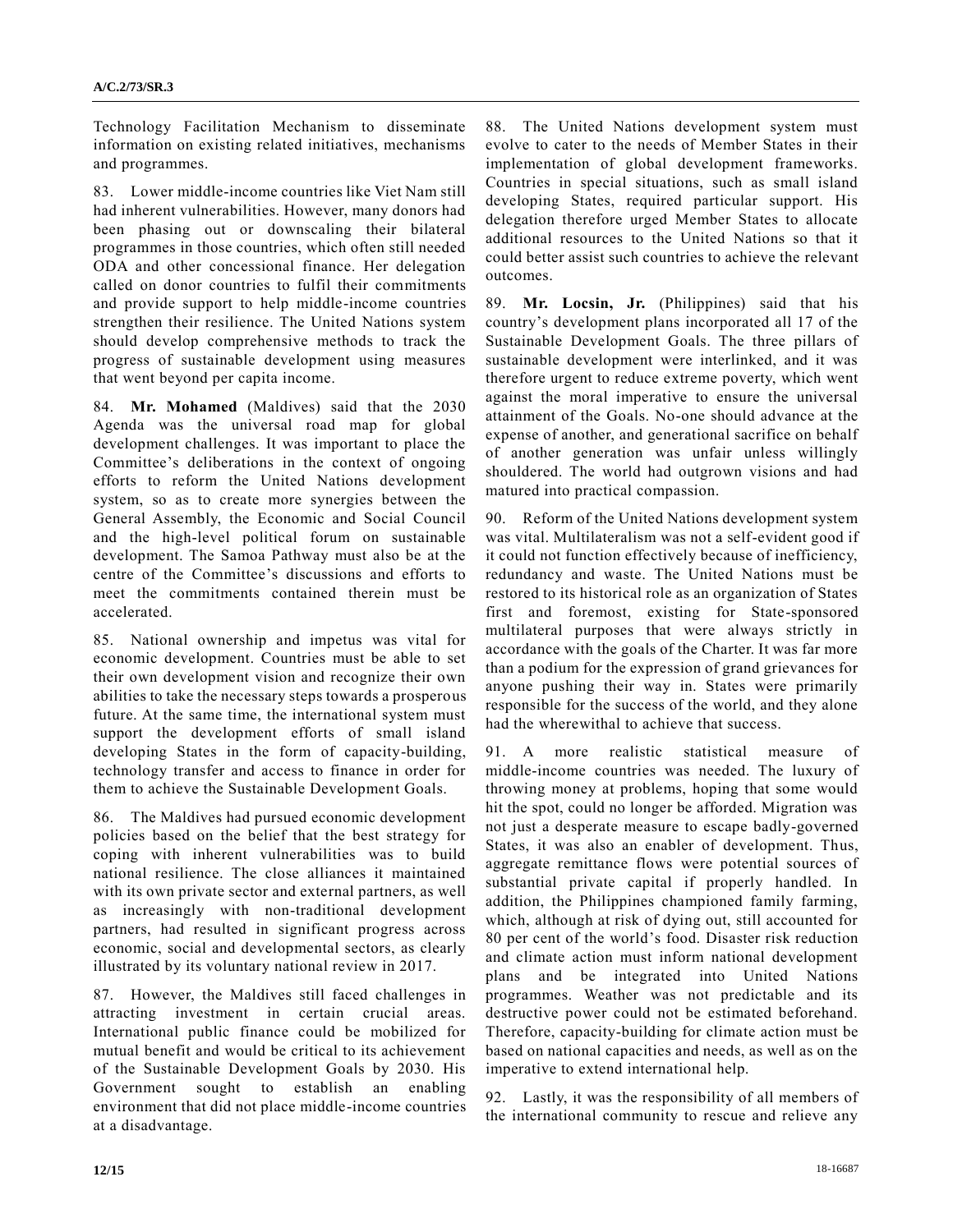part of humanity that was at risk of, or already undergoing, violent mass extinction. Intervention must be swift but also careful, so as not to worsen the situation, either inadvertently or by design.

93. **Ms. Shurbaji** (Syrian Arab Republic) said that if the United Nations was serious about helping countries to achieve sustainable development, then it must call for an immediate halt to the unilateral coercive measures which were dragging down the Syrian economy, worsening human development indicators, fuelling poverty and food insecurity and damaging vital sectors such as health care, education and power generation. In that regard, the Special Rapporteur on the negative impact of unilateral coercive measures on the enjoyment of human rights had expressed concern that such measures were contributing to the ongoing suffering of the Syrian people. Moreover, Israel continued to exploit and deplete natural resources in the occupied Syrian Golan. General Assembly resolution 1803 (XVII) on permanent sovereignty over natural resources was especially relevant in that regard.

94. The Syrian Arab Republic was now experiencing an exceptional period of increased security and stability thanks to advances in the fight against terrorism. Her Government wished to rebuild areas destroyed by the terrorists and facilitate the return of refugees. That could not be achieved as long as the political agendas of certain Governments stood in the way. The Syrian people were looking to the United Nations, its agencies and specialized bodies to switch their focus from the provision of humanitarian assistance to development aid for reconstruction, without double standards, political interference in the country's internal affairs or attempts to impose guidelines that confined their support to humanitarian assistance alone.

95. **Ms. Díaz Corona** (Mexico), speaking as a youth delegate, said that the participation of youth and women was imperative to ensure the mainstreaming of the 2030 Agenda. Inclusive economic growth was fundamental in that context, as were strengthened public policies to promote the transformative potential of all, including youth, women, migrants, indigenous peoples and other marginalized populations.

96. Mexico was committed to the implementation of the 2030 Agenda. As such, it had recently amended its Planning Act to include the three pillars of sustainable development and the principles of equity, inclusion and non-discrimination in national planning. A national council bringing together the three branches of national Government, local governments, the private sector, civil society and academia had been established to accelerate the implementation of the 2030 Agenda. A

multidimensional approach to poverty should be taken, maintaining the integrated and indivisible nature of the Agenda. In that regard, the organization of the high-level political forum on sustainable development should be re-examined, since it currently focused on a subset of the Sustainable Development Goals at each session, rather than on the linkages among them.

97. During the current session, the Committee should focus on four key topics. The first was rapid technological change, since the promotion of technological innovation was key to the implementation of the 2030 Agenda. Efforts within the United Nations should be coordinated in that regard. Second, all parties would benefit from a universal, rules-based, open, non-discriminatory and equitable multilateral trading system. Third, climate change was of particular importance. States had a shared responsibility and a moral obligation to fulfil the Paris Agreement. During the twenty-fourth session of the Conference of the Parties to the United Nations Framework Convention on Climate Change, guidelines applicable to all parties to the Agreement must be set forth and more ambitious nationally determined contributions must be established. Finally, the reform of the United Nations development system was necessary to adapt the institutional framework to the 2030 Agenda. Based on the Secretary-General's strategy for financing the 2030 Agenda, the Secretariat should now work to ensure that the system was operational in 2019.

98. The work of the Committee must be reinvigorated. To achieve that, divisions between developed and developing countries must be overcome. Resolutions on some items should be considered only every two or three years, since the discussion of certain topics and the adoption of certain draft resolutions had become anachronistic and did not focus on the implementation of the 2030 Agenda. Even worse, in some cases the Committee was duplicating the work of the Economic and Social Council, its subsidiary bodies and the high-level political forum for sustainable development. Only by working effectively together would it be possible to achieve the Sustainable Development Goals of the 2030 Agenda. Eleven years remained and the clock was ticking.

99. **Mr. Skoknic Tapia** (Chile) said that it remained urgent for the United Nations development system to adopt multidimensional mechanisms to measure poverty and development. Per capita income should not be the only criterion used to measure the development status of a country. His delegation welcomed steps taken by some institutions to recognize the multidimensional nature of development. The Organization for Economic Cooperation and Development had begun discussing the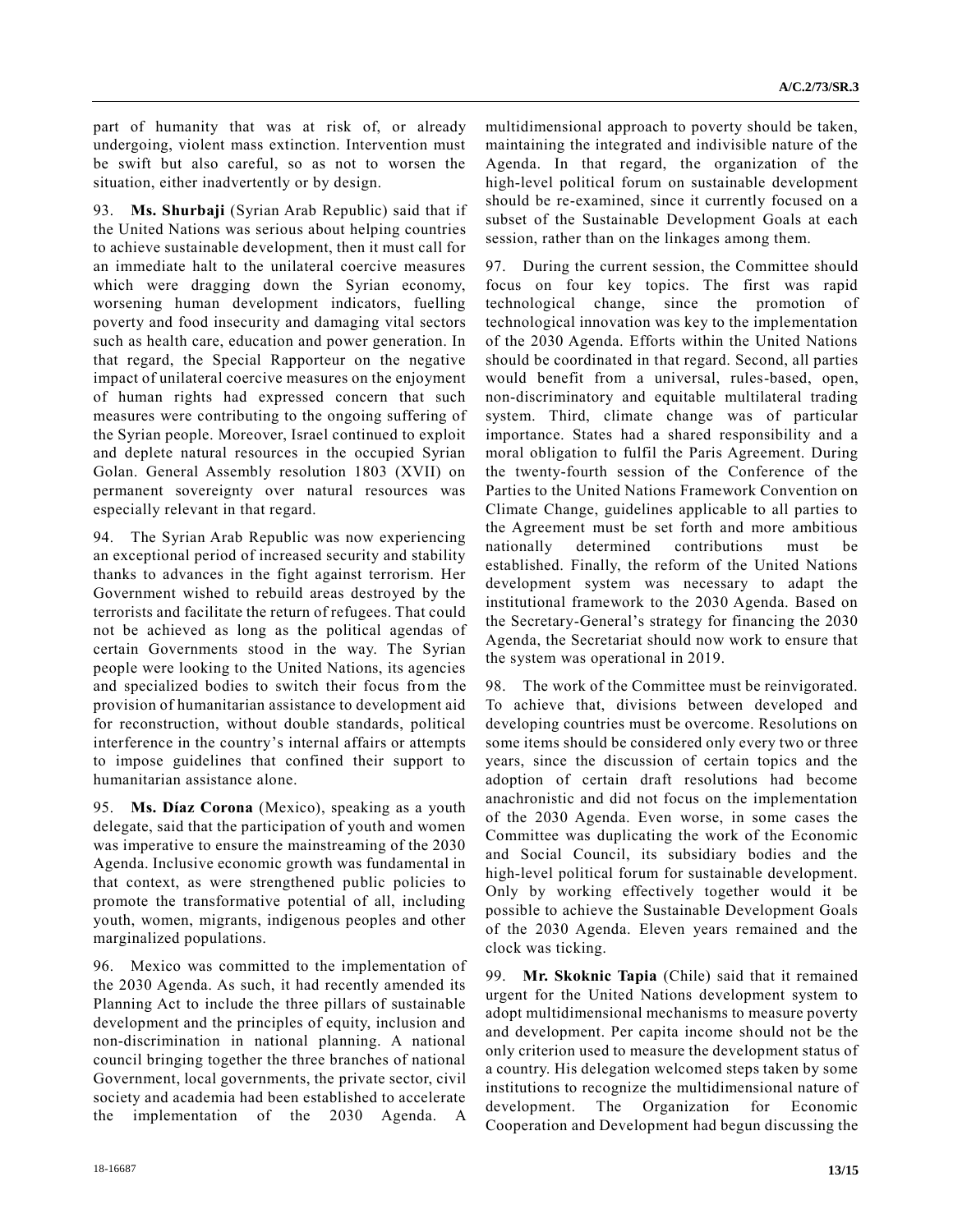concept of "development in transition" to describe countries transitioning from one income level to another and facing both great opportunities and great challenges. Chile welcomed the establishment by the European Union of the Facility for Development in Transition, to be implemented beginning in 2019, as an acknowledgement of the dilemma facing that new group of countries.

100. Chile reaffirmed the principles of international trade and the legitimacy and competency of the United Nations to address that issue. His delegation welcomed the offer by Argentina to host the Second High-level United Nations Conference on South-South Cooperation in Buenos Aires in March 2019. The Conference would be an opportunity to acknowledge the increasing importance of South-South and triangular cooperation in the implementation of the 2030 Agenda.

101. Migration contributed to the development of countries of origin, transit and destination when managed in a safe and orderly manner with respect for the human rights of migrants and in compliance with international law. Chile was grateful to the co-facilitators of negotiations on the Global Compact for Migration, which had resulted in the consensus document to be adopted in Morocco in December 2018.

102. The twenty-fourth session of the Conference of the Parties to the United Nations Framework Convention on Climate Change would be an important milestone in the full implementation of the Paris Agreement. The commitments under that Agreement were non-negotiable and could be effectively addressed through the transformation of production and consumption models, with increased use of renewable energies. Plastic represented a grave threat to the world's oceans, and Governments must act quickly to protect them. Chile had therefore banned the commercial use of single-use plastic bags.

103. Chile reiterated its concern regarding agricultural productivity, sustainable water use, food safety and urban-rural connections. Poverty and substandard living conditions in urban areas must be addressed with firm resolve.

104. His delegation reiterated its commitment to implementing the Secretary-General's reform of the United Nations development system and looked forward to continued discussion on how to achieve comprehensive reform of the global, regional and local dimensions of operational activities for development, which should be tailored to distinct development realities and needs.

105. Partnerships for development between the public and private sector, academia and civil society must be diversified and enhanced, since the involvement of all relevant stakeholders was a requirement for achieving the Sustainable Development Goals. Chile reaffirmed the undeniable legitimacy of the United Nations and recognized the key work of the General Assembly and the Second Committee, in particular, in addressing macroeconomic, social and environmental matters within the framework of multilateralism. He called for flexibility and solidarity to achieve the best results during the current session, and for consensus to remain the principal mechanism for the adoption of resolutions.

106. **Mr. Mero** (United Republic of Tanzania) said that climate change, assaults on multilateralism, increasing protectionism, persistent inequality, a disorderly tightening of financial conditions and escalating geopolitical tensions could disrupt development and hinder the achievement of the Sustainable Development Goals. Those challenges should be collectively addressed within a multilateral framework to speed progress in implementing the 2030 Agenda. Appropriate emphasis should be placed on an enabling global environment and global partnerships for development as well as on domestic resource mobilization.

107. The United Republic of Tanzania had strengthened its tax management system, as a result of which it had doubled its revenue collection. His Government had also declared that primary and secondary education should be universal and free, and continued to strengthen its health system and facilities to treat both communicable and non-communicable diseases. A health insurance system had been established.

108. His Government was making infrastructure investments focused on energy, a high-speed railway system to neighbouring countries and all-season roads. It was promoting investment in manufacturing, agriculture and other productive sectors to stimulate economic growth. A country-wide fibre-optic network and data centre had been operationalized.

109. Despite ongoing efforts to mobilize domestic resources, developing countries were experiencing ongoing tax regime issues and illicit financial flows that contributed to capital flight and denied developing countries their rightful income. The international community should redouble its efforts to combat those systemic issues by addressing tax competition and avoidance through the Committee of Experts on International Cooperation in Tax Matters. The overall purpose of that Committee should be to prevent international tax evasion by ensuring that Governments made a commitment to refrain from eroding each other's